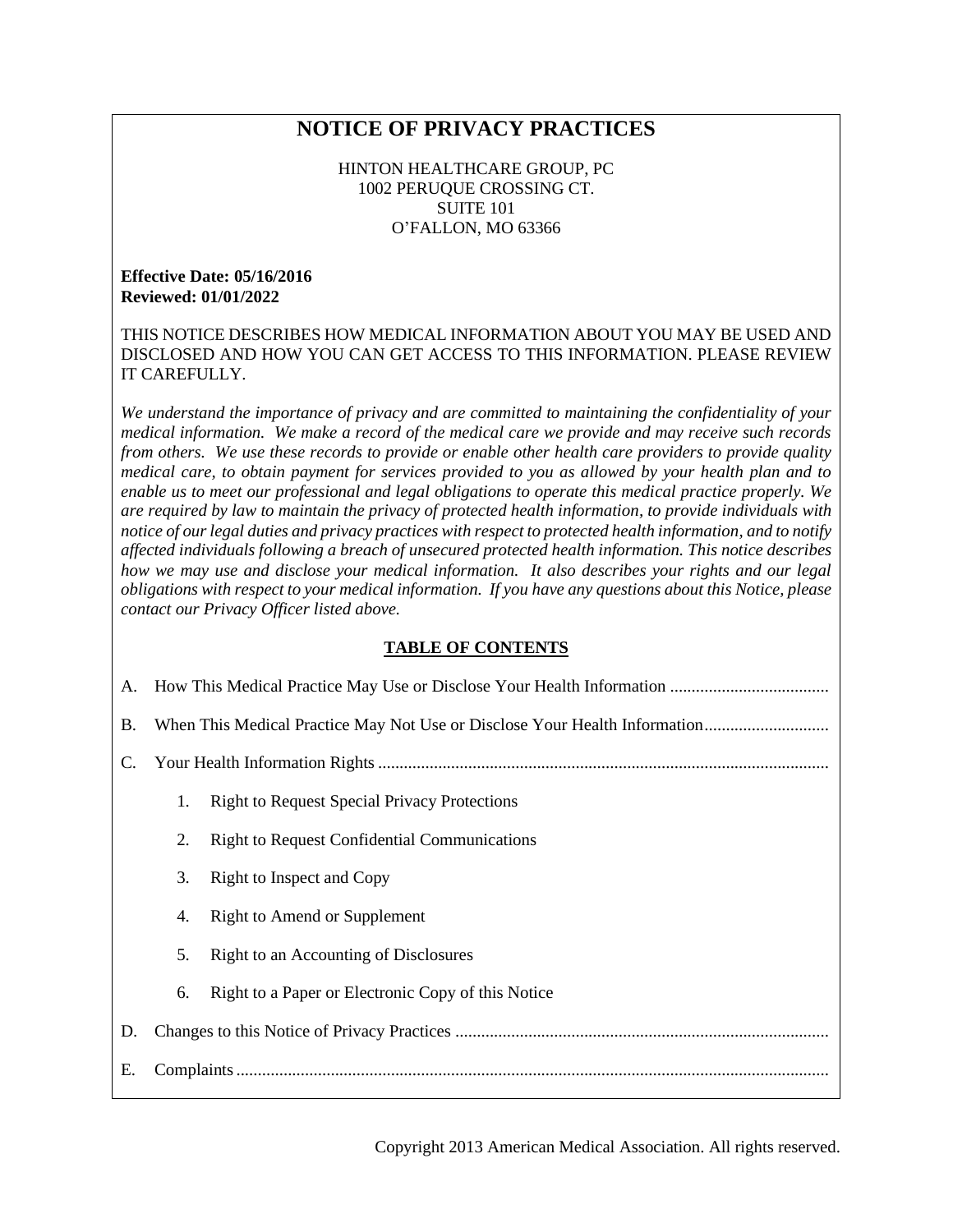### **A. How This Medical Practice May Use or Disclose Your Health Information**

This medical practice collects health information about you and stores it in a chart on a computer and in an electronic health record/personal health record. This is your medical record. The medical record is the property of this medical practice, but the information in the medical record belongs to you. The law permits us to use or disclose your health information for the following purposes:

- 1. Treatment. We use medical information about you to provide your medical care. We disclose medical information to our employees and others who are involved in providing the care you need. For example, we may share your medical information with other physicians or other health care providers who will provide services that we do not provide. Or we may share this information with a pharmacist who needs it to dispense a prescription to you, or a laboratory that performs a test. We may also disclose medical information to members of your family or others who can help you when you are sick or injured, or after you die.
- 2. Payment. We use and disclose medical information about you to obtain payment for the services we provide. For example, we give your health plan the information it requires before it will pay us. We may also disclose information to other health care providers to assist them in obtaining payment for services they have provided to you.
- 3. Health Care Operations. We may use and disclose medical information about you to operate this medical practice. For example, we may use and disclose this information to review and improve the quality of care we provide, or the competence and qualifications of our professional staff. Or we may use and disclose this information to get your health plan to authorize services or referrals. We may also use and disclose this information as necessary for medical reviews, legal services and audits, including fraud and abuse detection and compliance programs and business planning and management. We may also share your medical information with our "business associates," such as our billing service, that perform administrative services for us. We have a written contract with each of these business associates that contains terms requiring them and their subcontractors to protect the confidentiality and security of your protected health information. We may also share your information with other health care providers, health care clearinghouses or health plans that have a relationship with you, when they request this information to help them with their quality assessment and improvement activities, their patient-safety activities, their population-based efforts to improve health or reduce health care costs, their protocol development, case management or carecoordination activities, their review of competence, qualifications and performance of health care professionals, their training programs, their accreditation, certification or licensing activities, or their health care fraud and abuse detection and compliance efforts. We may also share medical information about you with the other health care providers, health care clearinghouses and health plans that participate with us in "organized health care arrangements" (OHCAs) for any of the OHCAs' health care operations. OHCAs include hospitals, physician organizations, health plans, and other entities which collectively provide health care services.
- 4. Appointment Reminders. We may use and disclose medical information to contact and remind you about appointments. If you are not home, we may leave this information on your answering machine or in a message left with the person answering the phone.
- 5. Sign In Sheet. We may use and disclose medical information about you by having you sign in when you arrive at our office. We may also call out your name when we are ready to see you.
- 6. Notification and Communication With Family. We may disclose your health information to notify or assist in notifying a family member, your personal representative or another person responsible for your care about your location, your general condition or, unless you had instructed us otherwise, in the event of your death. In the event of a disaster, we may disclose information to a relief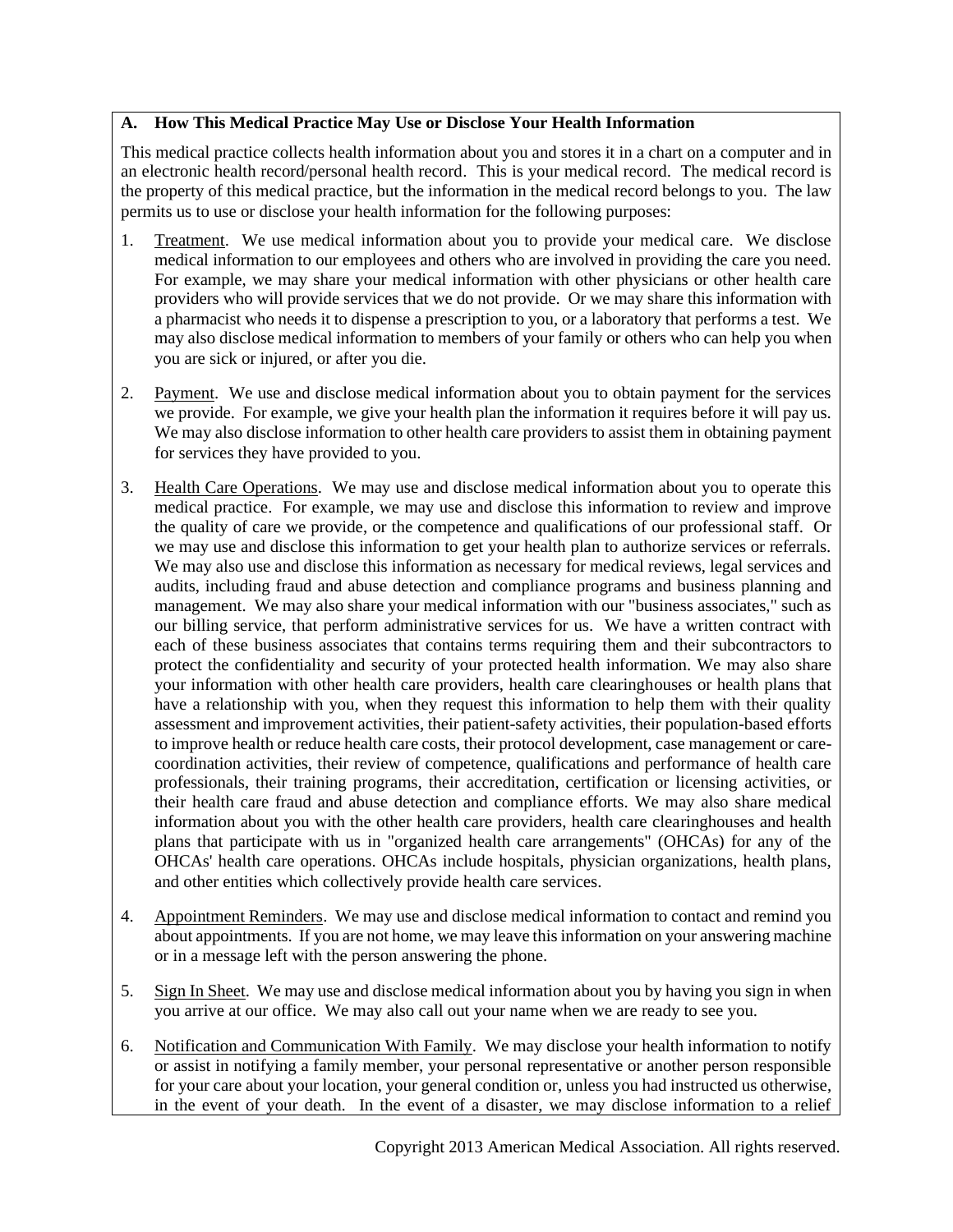organization so that they may coordinate these notification efforts. We may also disclose information to someone who is involved with your care or helps pay for your care. If you are able and available to agree or object, we will give you the opportunity to object prior to making these disclosures, although we may disclose this information in a disaster even over your objection if we believe it is necessary to respond to the emergency circumstances. If you are unable or unavailable to agree or object, our health professionals will use their best judgment in communication with your family and others.

- 7. Marketing. Provided we do not receive any payment for making these communications, we may contact you to give you information about products or services related to your treatment, case management or care coordination, or to direct or recommend other treatments, therapies, health care providers or settings of care that may be of interest to you. We may similarly describe products or services provided by this practice and tell you which health plans this practice participates in. We may also encourage you to maintain a healthy lifestyle and get recommended tests, participate in a disease management program, provide you with small gifts, tell you about government sponsored health programs or encourage you to purchase a product or service when we see you, for which we may be paid. Finally, we may receive compensation which covers our cost of reminding you to take and refill your medication, or otherwise communicate about a drug or biologic that is currently prescribed for you. We will not otherwise use or disclose your medical information for marketing purposes or accept any payment for other marketing communications without your prior written authorization. The authorization will disclose whether we receive any compensation for any marketing activity you authorize, and we will stop any future marketing activity to the extent you revoke that authorization.
- 8. Sale of Health Information. We will not sell your health information without your prior written authorization. The authorization will disclose that we will receive compensation for your health information if you authorize us to sell it, and we will stop any future sales of your information to the extent that you revoke that authorization.
- 9. Required by Law. As required by law, we will use and disclose your health information, but we will limit our use or disclosure to the relevant requirements of the law. When the law requires us to report abuse, neglect or domestic violence, or respond to judicial or administrative proceedings, or to law enforcement officials, we will further comply with the requirement set forth below concerning those activities.
- 10. Public Health. We may, and are sometimes required by law, to disclose your health information to public health authorities for purposes related to: preventing or controlling disease, injury or disability; reporting child, elder or dependent adult abuse or neglect; reporting domestic violence; reporting to the Food and Drug Administration problems with products and reactions to medications; and reporting disease or infection exposure. When we report suspected elder or dependent adult abuse or domestic violence, we will inform you or your personal representative promptly unless in our best professional judgment, we believe the notification would place you at risk of serious harm or would require informing a personal representative we believe is responsible for the abuse or harm.
- 11. Health Oversight Activities. We may, and are sometimes required by law, to disclose your health information to health oversight agencies during the course of audits, investigations, inspections, licensure and other proceedings, subject to the limitations imposed by law.
- 12. Judicial and Administrative Proceedings. We may, and are sometimes required by law, to disclose your health information in the course of any administrative or judicial proceeding to the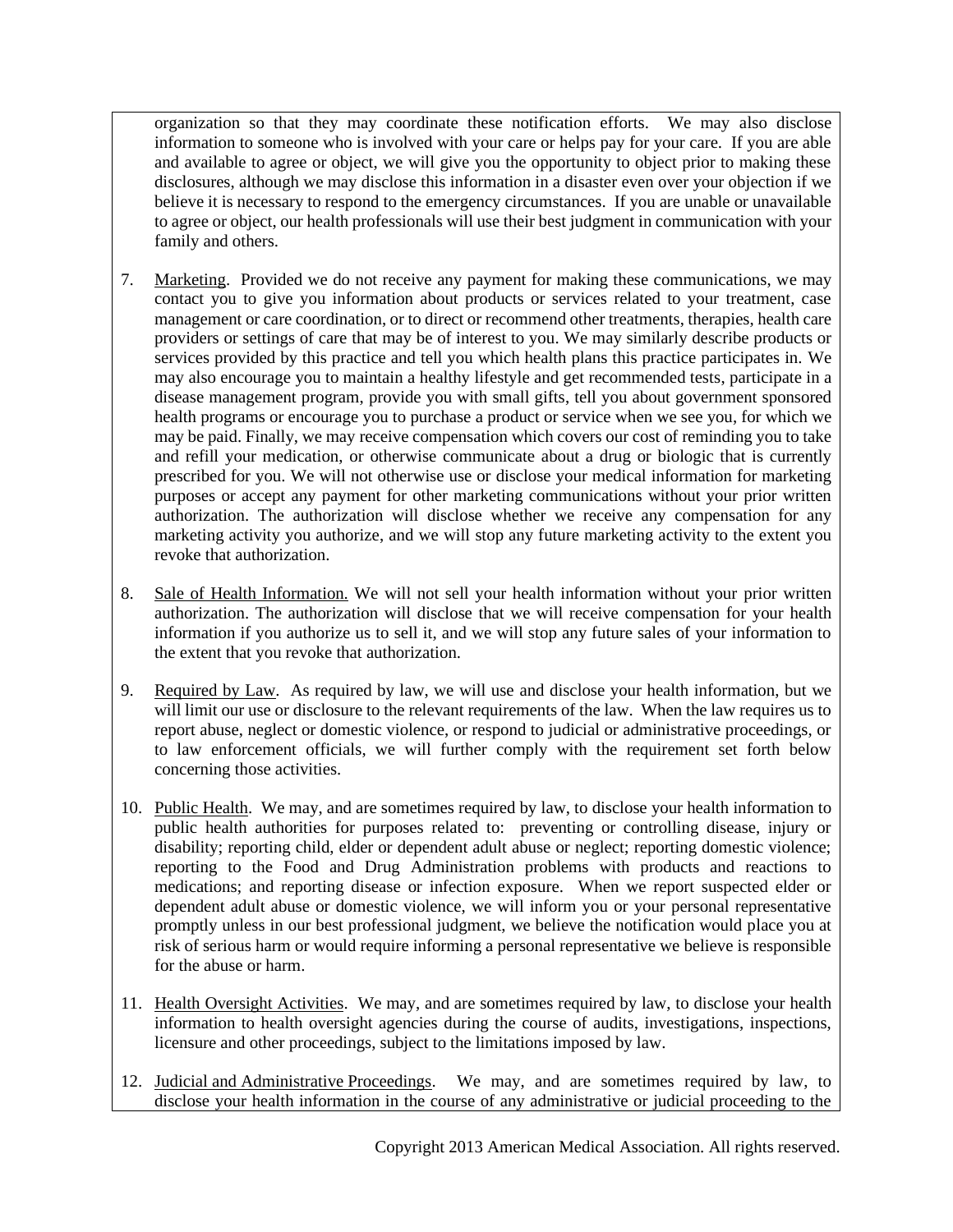extent expressly authorized by a court or administrative order. We may also disclose information about you in response to a subpoena, discovery request or other lawful process if reasonable efforts have been made to notify you of the request and you have not objected, or if your objections have been resolved by a court or administrative order.

- 13. Law Enforcement. We may, and are sometimes required by law, to disclose your health information to a law enforcement official for purposes such as identifying or locating a suspect, fugitive, material witness or missing person, complying with a court order, warrant, grand jury subpoena and other law enforcement purposes.
- 14. Coroners. We may, and are often required by law, to disclose your health information to coroners in connection with their investigations of deaths.
- 15. Organ or Tissue Donation. We may disclose your health information to organizations involved in procuring, banking or transplanting organs and tissues.
- 16. Public Safety. We may, and are sometimes required by law, to disclose your health information to appropriate persons in order to prevent or lessen a serious and imminent threat to the health or safety of a particular person or the general public.
- 17. Proof of Immunization. We will disclose proof of immunization to a school that is required to have it before admitting a student where you have agreed to the disclosure on behalf of yourself or your dependent.
- 18. Specialized Government Functions. We may disclose your health information for military or national security purposes or to correctional institutions or law enforcement officers that have you in their lawful custody.
- 19. Workers' Compensation. We may disclose your health information as necessary to comply with workers' compensation laws. For example, to the extent your care is covered by workers' compensation, we will make periodic reports to your employer about your condition. We are also required by law to report cases of occupational injury or occupational illness to the employer or workers' compensation insurer.
- 20. Change of Ownership. In the event that this medical practice is sold or merged with another organization, your health information/record will become the property of the new owner, although you will maintain the right to request that copies of your health information be transferred to another physician or medical group.
- 21. Breach Notification. In the case of a breach of unsecured protected health information, we will notify you as required by law. If you have provided us with a current e-mail address, we may use email to communicate information related to the breach. In some circumstances our business associate may provide the notification. We may also provide notification by other methods as appropriate.
- 22. Psychotherapy Notes. We will not use or disclose your psychotherapy notes without your prior written authorization except for the following: 1) use by the originator of the notes for your treatment, 2) for training our staff, students and other trainees, 3) to defend ourselves if you sue us or bring some other legal proceeding, 4) if the law requires us to disclose the information to you or the Secretary of HHS or for some other reason,  $5$ ) in response to health oversight activities concerning your psychotherapist, 6) to avert a serious and imminent threat to health or safety, or 7)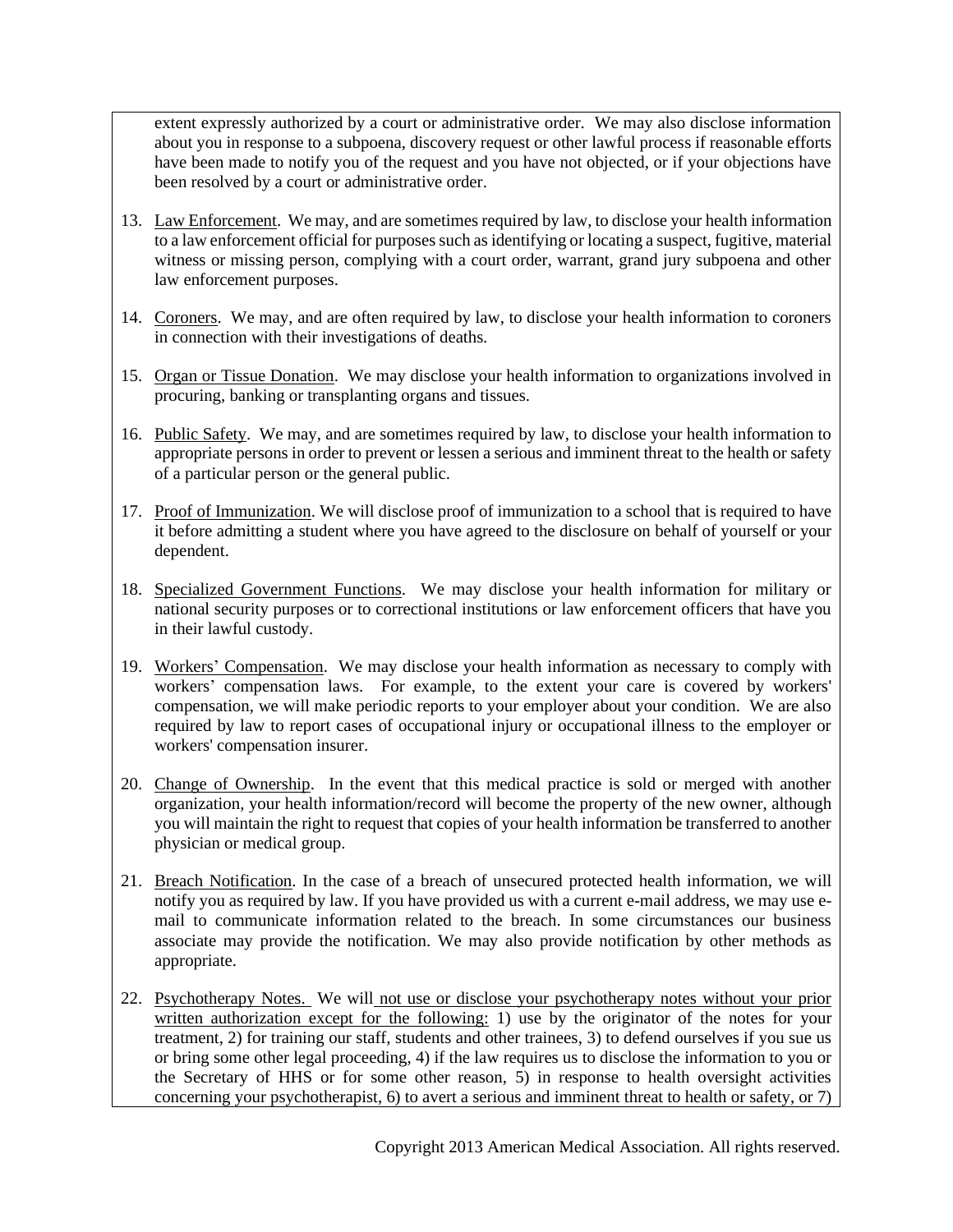to the coroner or medical examiner after you die. To the extent you revoke an authorization to use or disclose your psychotherapy notes, we will stop using or disclosing these notes.

- 23. Research. We may disclose your health information to researchers conducting research with respect to which your written authorization is not required as approved by an Institutional Review Board or privacy board, in compliance with governing law.
- 24. Fundraising. We may use or disclose your demographic information in order to contact you for our fundraising activities. For example, we may use the dates that you received treatment, the department of service, your treating physician, outcome information and health insurance status to identify individuals that may be interested in participating in fundraising activities. If you do not want to receive these materials, notify the Privacy Officer listed at the top of this Notice of Privacy Practices and we will stop any further fundraising communications. Similarly, you should notify the Privacy Officer if you decide you want to start receiving these solicitations again.

### **B. When This Medical Practice May Not Use or Disclose Your Health Information**

Except as described in this Notice of Privacy Practices, this medical practice will, consistent with its legal obligations, not use or disclose health information which identifies you without your written authorization. If you do authorize this medical practice to use or disclose your health information for another purpose, you may revoke your authorization in writing at any time.

### **C. Your Health Information Rights**

- 1. Right to Request Special Privacy Protections. You have the right to request restrictions on certain uses and disclosures of your health information by a written request specifying what information you want to limit, and what limitations on our use or disclosure of that information you wish to have imposed. If you tell us not to disclose information to your commercial health plan concerning health care items or services for which you paid for in full out-of-pocket, we will abide by your request, unless we must disclose the information for treatment or legal reasons. We reserve the right to accept or reject any other request, and will notify you of our decision.
- 2. Right to Request Confidential Communications. You have the right to request that you receive your health information in a specific way or at a specific location. For example, you may ask that we send information to a particular e-mail account or to your work address. We will comply with all reasonable requests submitted in writing which specify how or where you wish to receive these communications.
- 3. Right to Inspect and Copy. You have the right to inspect and copy your health information, with limited exceptions. To access your medical information, you must submit a written request detailing what information you want access to, whether you want to inspect it or get a copy of it, and if you want a copy, your preferred form and format. We will provide copies in your requested form and format if it is readily producible, or we will provide you with an alternative format you find acceptable, or if we can't agree and we maintain the record in an electronic format, your choice of a readable electronic or hardcopy format. We will also send a copy to any other person you designate in writing. We will charge a reasonable fee which covers our costs for labor, supplies, postage, and if requested and agreed to in advance, the cost of preparing an explanation or summary. We may deny your request under limited circumstances. If we deny your request to access your child's records or the records of an incapacitated adult you are representing because we believe allowing access would be reasonably likely to cause substantial harm to the patient, you will have a right to